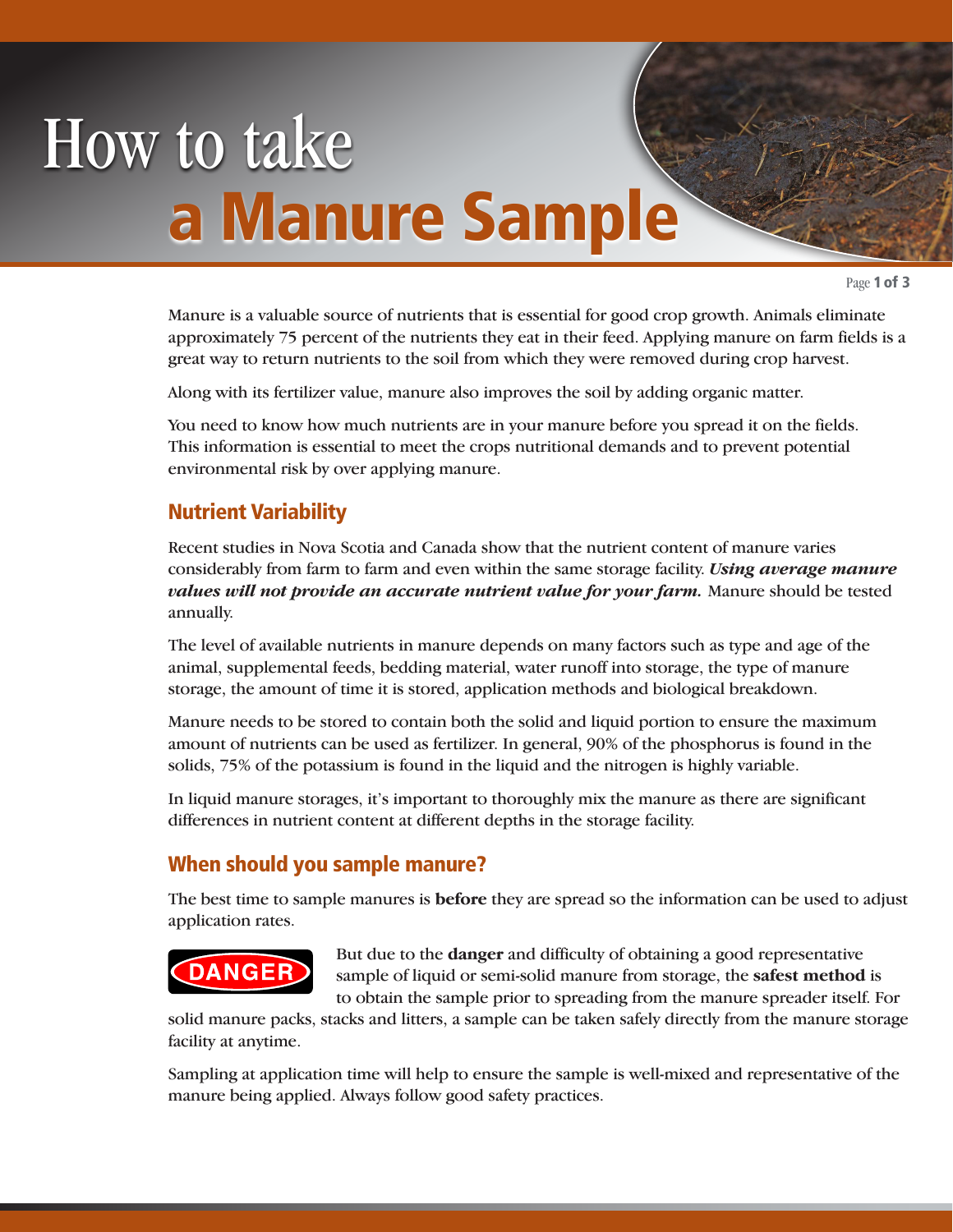**TIP** 

**TIP** 

uВ

шB

#### Sampling Methods

**Lagoon (liquid) and Pit (semi-solid)** - the safest time to collect liquid manure is at spreading time. To ensure a good representative sample, collect samples out of several tanker or spreader loads and mix well in a plastic bucket. A one liter sample can be taken from the mixed samples and poured into a wide mouthed plastic container.

• Sample the tanker immediately after filling so that the solids don't settle.

• Stir the bucket before taking a final sample to ensure that the solids are in suspension.

If samples are to be taken from a lagoon or pit prior to spreading make sure you use safe methods and extreme caution. Using a dipper, which can be constructed by attaching a tin on the end of a long stick, take a minimum of 10 subsamples of manure from the lagoon, about 3–4 feet below the surface, from different sections of the storage facility. Samples can also be taken from the recycle inflow pipe. Mix all of the samples in a bucket and take a 1 liter size sample from the mixture. Remember up to 90% of the phosphorus content can be found in the solid portion of the manure so it is important to mix well before sampling.

- • Maintain all safety precautions.
- Do not take a sample from the surface crust layer. Sample from various depths.
- Do not take samples from the corners where solids tend to congregate. This may give <sup>a</sup> false high rating.



**Feed lot, Pack, Pile (solid)** - For feed lots, use a shovel to collect samples near the buildings, fences and in the center of the lot, where the animals tend to spend most of their time. For stacks, use a fork or shovel and take samples throughout the pile. Thoroughly mix subsamples together by continuously scooping the outside of the sample to the center of the sample. Once mixed, take a 1 liter size sample for analysis.

- Take at least 10 subsamples to ensure the final sample that is sent to Laboratory Services is a good representation of the manure.
- Take samples from different sides of the pile, including the center.
- Take samples at various depths in the pile and do not sample the surface layer.

**Broiler house (solid)** - Take samples near the water and feed areas. Also walk through the broiler house in a zigzag pattern taking subsamples (similar to soil sampling patterns). Mix the subsamples and take a 1 liter size sample for analysis.

### Getting the sample ready to take to Laboratory Services

Approximately 1 liter of sample is required for analysis. Ice cream containers or freezer bags work well for this purpose. If the sample can not be taken immediately to Laboratory Services, it is important to freeze the sample as ammonium (nitrogen) gas can escape, especially if the sample is warm. This could result in a low nitrogen analysis. Do not use glass containers as they may break, as a result of pressure build up in fresh manure samples, during the freezing process or during transportation to Laboratory Services.

Take at least 10 subsamples.